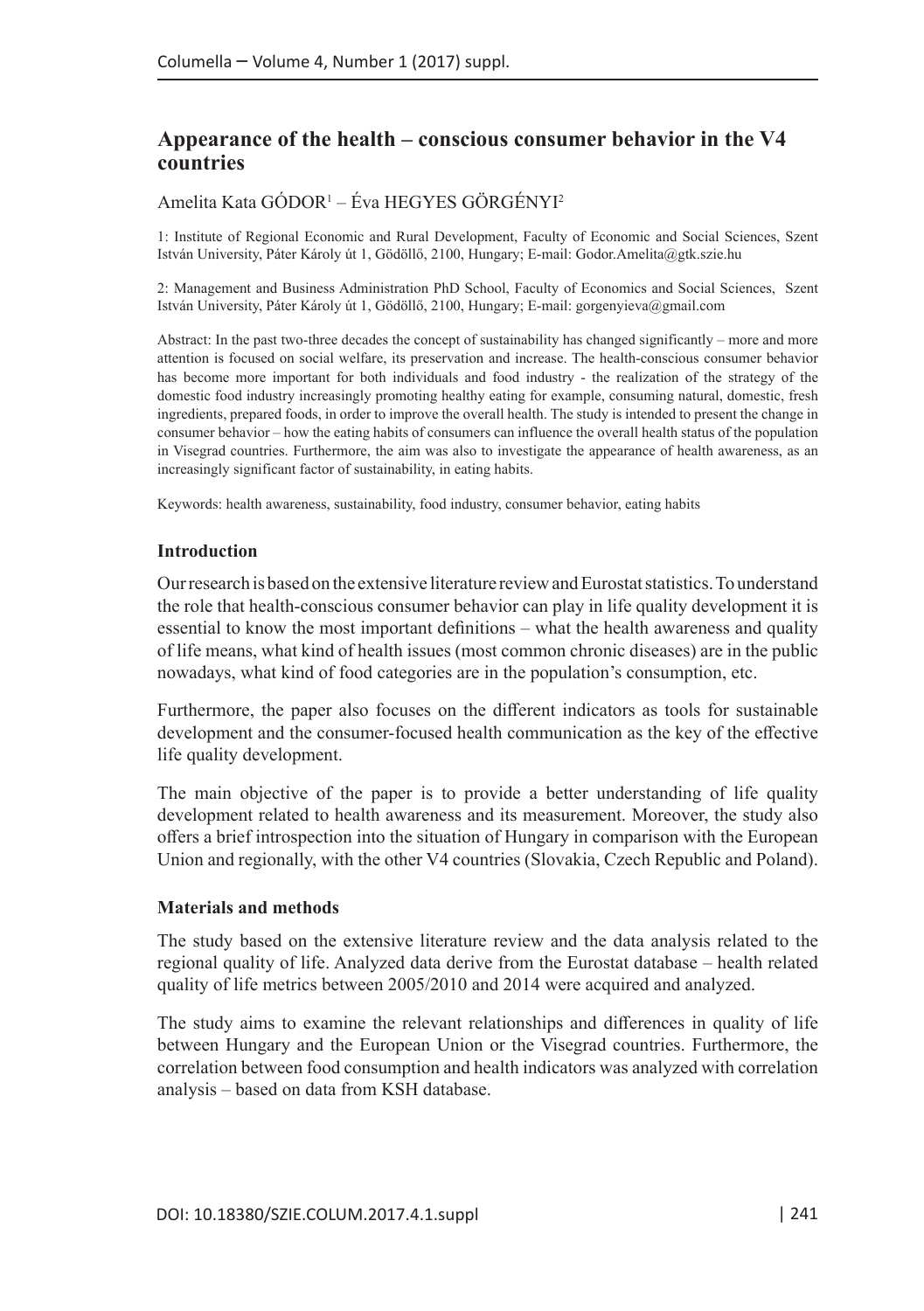## *Theoretical background*

*Health, health awareness and health literacy – relations and differences*

The most integrated, accepted and commonly used definition of health was defined by the World Health Organization (WHO) in 1948. According to the Preamble to the Constitution of the WHO: "Health is a state of complete physical, mental and social well-being and not merely the absence of disease or infirmity." (WHO, 1948). It is increasingly recognized fact that health can be maintained and improved not only through the health science and different healthcare services, but also through the smart lifestyle of the individuals or society. Thus, WHO also determined the main elements of health, which include the social and economic environment, the physical environment, and the person's individual characteristics and behaviors. These determinants include the following key factors:

a) Income and social status: the greater the gap in the social status and income level, the greater the differences in health – linear relationship.

b) Education and literacy: low education level likely means more stressful lifestyle, poorer health and self–confidence level.

e) Genetics

f) Personal behavior and characteristics: balanced or unhealthy diet (fruit and vegetable consumption), physical activity, overweight and obesity, smoke, alcohol consumption, stressful work environment all affect health condition.

g) Health services: the accessibility of healthcare services can help preventing certain diseases, treating easily others and or avoiding different threats.

Health awareness or health–conscious behavior is all of the individual attitudes, behaviors and activities in order to live longer and remain healthier. To reach these targets, people:

- keep important and enforce their health aspects during their decisions,
- control consciously their habits (e.g. proper nutrition, physical activity, sexual behavior, avoiding the harmful practices and habits) and thus, they are actively involved in the development of health,
- learn basic assistance and self–help skills (WHO, 2016)

The diverse resources (Busse et al., 2010; OECD, 2012; Cancer Research UK, 2009) mention the same diseases, as chronic diseases. Traditionally, chronic diseases include the following diseases: cardiovascular disease, diabetes, asthma, chronic obstructive pulmonary disease, cancer. Table 2 shows the deaths as a function of the chronic disease risk factors. It is clearly seen that smoking is one of the most important risk factor, because smoking is the responsible for 4.80 million deaths globally (8.5% of all deaths).

| Chronic disease risk factors   | Low-and middle-income | High-income | Worldwide  |  |  |  |  |  |
|--------------------------------|-----------------------|-------------|------------|--|--|--|--|--|
|                                | Death (millions)      |             |            |  |  |  |  |  |
| High blood pressure            | $(12.9\%)$            | $(17.6\%)$  | $(13.5\%)$ |  |  |  |  |  |
| Smoking                        | $(6.9\%)$             | $(18.5\%)$  | $(8.5\%)$  |  |  |  |  |  |
| High cholesterol               | $(6.3\%)$             | $(10.7\%)$  | $(6.9\%)$  |  |  |  |  |  |
| Low fruit and vegetable intake | $(4.8\%)$             | $(4.2\%)$   | $(4.7\%)$  |  |  |  |  |  |
| Overweight and obesity         | $(3.6\%)$             | $(7.8\%)$   | $(4.2\%)$  |  |  |  |  |  |
| Physical inactivity            | $(3.2\%)$             | $(4.8\%)$   | $(3.4\%)$  |  |  |  |  |  |

Source: Adapted from Busse et al., 2010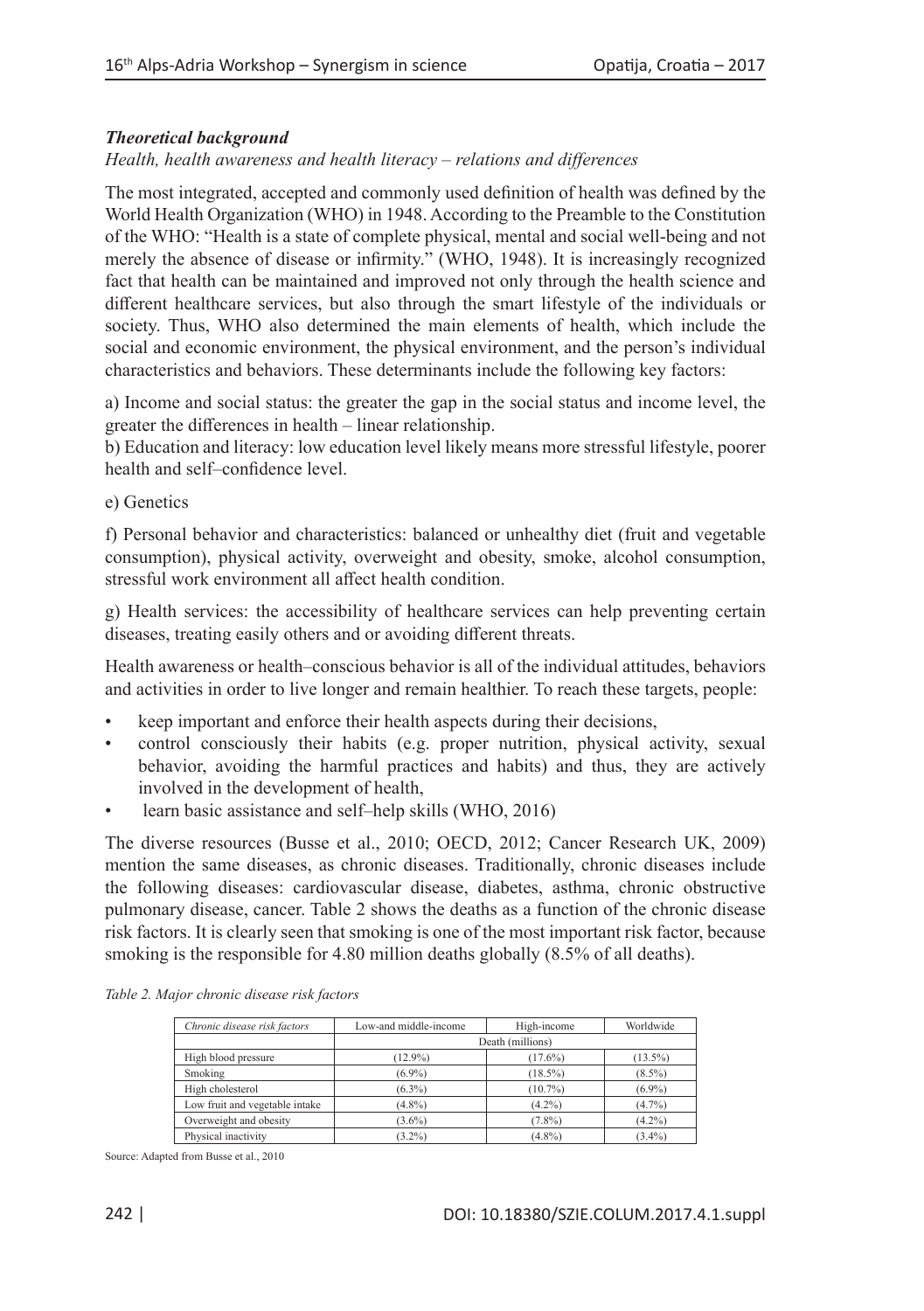Overweight and obesity is also a main problem, and not only in case of adults, but also an increasing number of children is affected. Overweight and obesity are usually derived from the unhealthy diets and the lack of physical activity: both adults and children consume less fruits and vegetables, and do less exercises than they should in order to live healthier.

#### **Results and discussion**

### *The correlation between food consumption and health indicators*

We can observe the amount of food consumption of households per capita in different regions and settlements on Table 3. The direction of changes of consumption levels between 2010 and 2014 was indicated by different colours. The consumption levels changed minimally on country- and Hungarian regional levels. The fact that in certain regions the consumption of fruits and vegetables increased, while cereal and fat consumption dropped, indicates that the health-awareness of the population is positively changing.

|                       | <b>Total cereals</b> |      | <b>Total meat</b> |      | Total milk.<br>cheese, egg |           | <b>Total oils and</b><br>fats |      | <b>Total fruits</b> |      | <b>Total vegetables</b><br>and potatoes |      |
|-----------------------|----------------------|------|-------------------|------|----------------------------|-----------|-------------------------------|------|---------------------|------|-----------------------------------------|------|
| Name of region        | 2010                 | 2014 | 2010              | 2014 | 2010                       | 2014      | 2010                          | 2014 | 2010                | 2014 | 2010                                    | 2014 |
|                       | kg/capita            |      |                   |      |                            |           |                               |      |                     |      |                                         |      |
| Hungary               | 85                   | 78   | 53                | 54   | 17                         | 16        | 38                            | 39   | 77                  | 75   | 14                                      | 14   |
| Central Hungary       | 74                   | 64   | 48                | 46   | 16                         | 13        | 42                            | 36   | 79                  | 65   | 12                                      | 10   |
| Central Transdanubia  | 82                   | 75   | 52                | 52   | 17                         | 15        | 33                            | 39   | 69                  | 71   | 15                                      | 14   |
| Western Transdanubia  | 87                   | 74   | 50                | 49   | 17                         | 15        | 32                            | 38   | 60                  | 67   | 15                                      | 13   |
| Southern Transdanubia | 92                   | 94   | 51                | 64   | 17                         | 16        | 39                            | 45   | 80                  | 99   | 14                                      | 16   |
| Northern Hungary      | 91                   | 87   | 53                | 56   | 19                         | 18        | 34                            | 36   | 81                  | 78   | 15                                      | 15   |
| Northern Great Plain  | 86                   | 90   | 54                | 60   | 19                         | 19        | 35                            | 39   | 72                  | 82   | 16                                      | 17   |
| Southern Great Plain  | 99                   | 84   | 67                | 61   | 18                         | 16        | 42                            | 41   | 95                  | 83   | 14                                      | 14   |
| Budapest              | 60                   | 60   | 41                | 44   | 13                         | 12        | 42                            | 42   | 69                  | 64   | 8                                       | 8    |
| The consumption:      |                      |      |                   |      |                            |           |                               |      |                     |      |                                         |      |
| decreased             |                      |      | increased         |      |                            | stagnated |                               |      |                     |      |                                         |      |

*Table 3. The amount of food consumption of households per capita in different regions and settlements (2010, 2014), (kg/capita)*

*Source: Authors' compilation based on data from the KSH*

#### *Analysis of quality of life in V4 countries*

There are different metrics for measurement of quality of life (for example net income can influence the quality of life). However, this study exclusively examines the following health related metrics based on the Eurostat database:

- life expectancy by age and sex
- healthy life years in absolute value at birth and in percentage of total life expectancy
- body mass index (BMI) by sex
- daily smokers of cigarettes by sex and age

Life expectancy increased in all countries in case of both females (Figure 2) and males (Figure 3) from 2005 to 2014. If total values are compared by V4 countries and EU (28), total life expectancy increased exactly by 1 year between 2010 and 2014.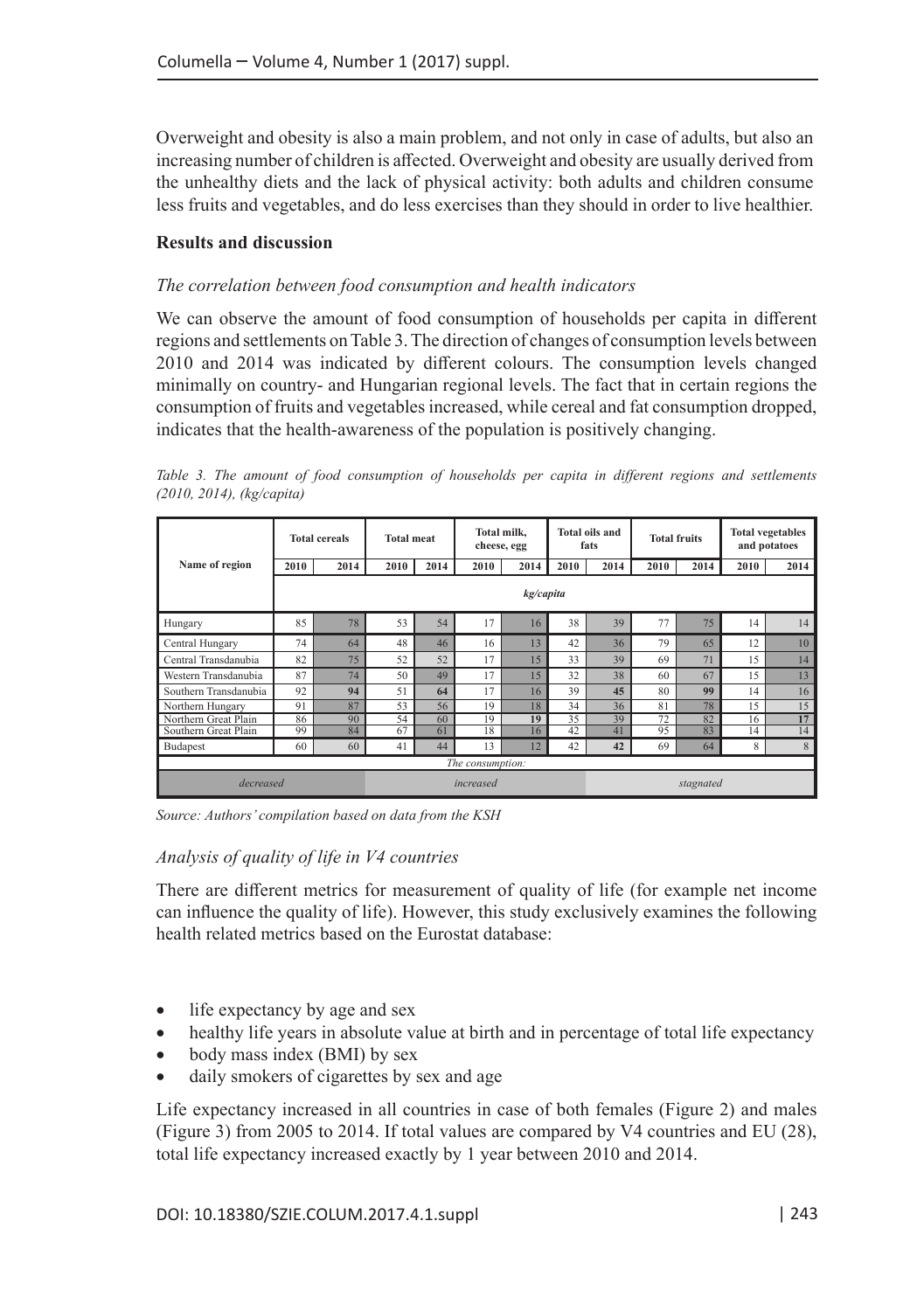Among the V4 countries Hungary is in the worst, and Czech Republic in the best situation in all categories. In 2014, total life expectancy was 76 years in Hungary, and 78.9 years in Czech Republic (similarly, males: 72.3 and 75.8; females: 79.4 and 82), the difference is around 3 years. Life expectancy is higher in female population than in males in all countries.



*Figure 2. Life expectancy by age in females between 2005 and 2014. Source: Author's compilation based on Eurostat database*



*Figure 3. Life expectancy by age in males between 2005 and 2014. Source: Author's compilation based on Eurostat database* 



*Figure 4. Healthy life years in absolute value at birth between 2010 and 2014. Source: Author's compilation based on Eurostat database*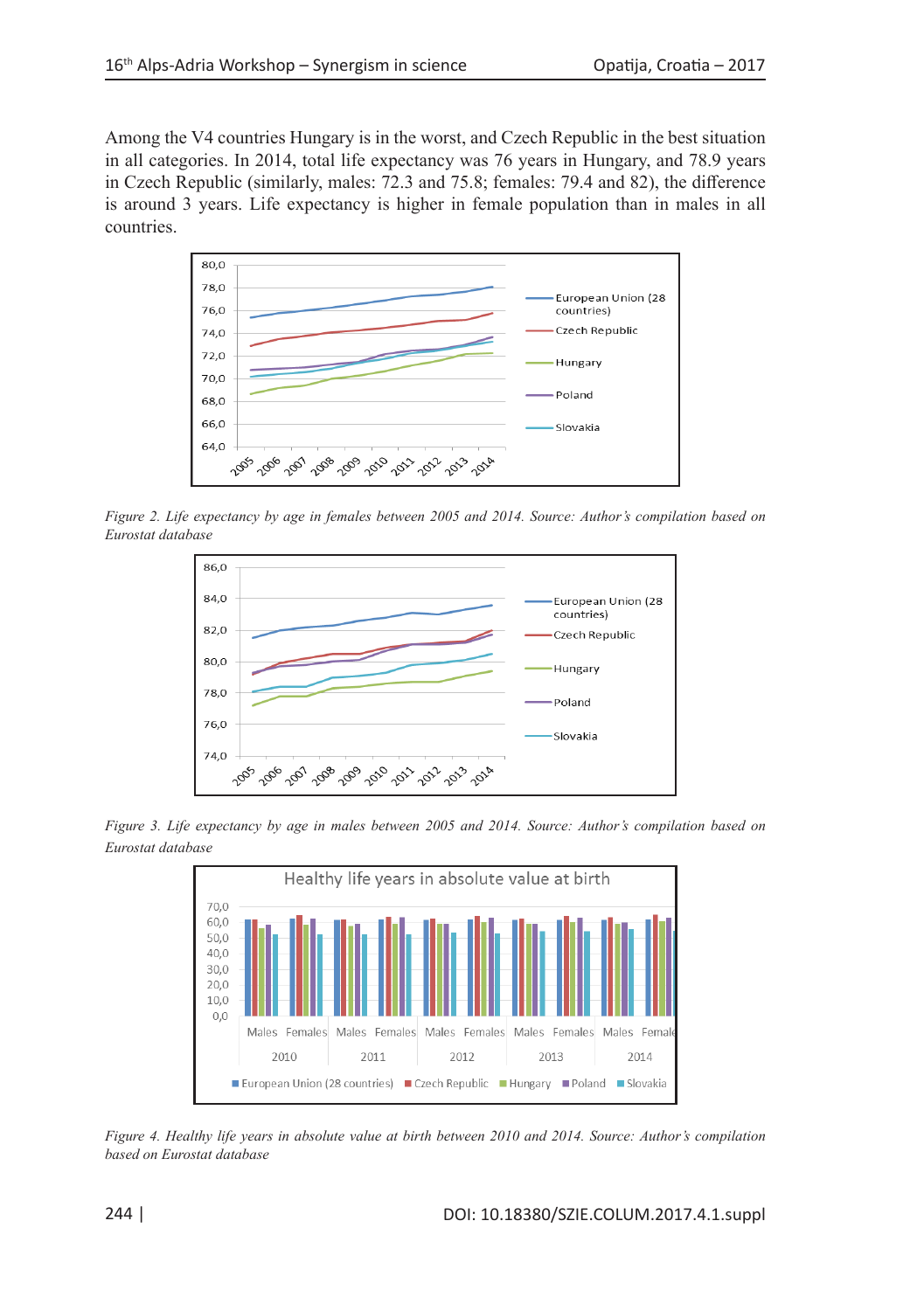Figure 4 presents the healthy life years in absolute value at birth by sex and countries. Healthy life years can be analyzed and evaluated in percentage of the total life expectancy or in absolute value. When it comes to the analysis based on absolute value at birth it is clearly seen that both the male and female population can count the highest figure in Czech Republic among the Visegrad countries. In other words the development of life quality through health awareness would be the most important task in case of Slovakia. The difference was relatively high between the lowest (Slovakia – males: 55.5, females: 54.6) and highest (Czech Republic – males: 63.4, females: 65) value in 2014.

#### **Conclusions**

Theoretical background summarizes the most relevant scientific literature in relation to the health awareness, life quality development and food consumption. Based on the regional comparative analysis, it is clearly seen the health status of the population in Visegrad countries is not so bad, however, there are several opportunities to improve it with a welldesigned and structured life quality development process. In order to improve the quality of life it would be necessary to analyze, evaluate and change the population's consumer behavior related to health awareness – not only the food consumption factors, but also the healthy life factors. The key of change is the appropriate life quality development process by influencing the population's eating habits and reducing the main risk factors – the most important tasks are collected and summarized in the following list:

Food consumption factors for example:

- to decrease the consumption of fat and sugar -> it can reduce the cholesterol level
- to change our eating habits  $\geq$  the population should reduce the quantity of unhealthy food and consume more quality food instead.

Cronic disease risk factors:

- to reduce the mentioned risk factors (such as smoking, high blood pressure, obesity etc.) in order to avoid the different chronic diseases by
- increasing the physical activity of the population
- decreasing the number of daily smokers or amount of smoking

#### **References**

- Acemoglu, D. and Johnson, S. (2006), Disease and Development: The Effect of Life Expectancy on Economic Growth, National Bureau of Economic Research, NBER Working Paper No. 12269. [http://dx.doi.](http://dx.doi.org/10.3386/w12269) [org/10.3386/w12269](http://dx.doi.org/10.3386/w12269)
- Cella, D. F., (1994), Quality of life: Concepts and definitions, Journal of Pain and Symptom Management, 9(3):186-192. [http://dx.doi.org/10.1016/0885-3924\(94\)90129-5](http://dx.doi.org/10.1016/0885-3924(94)90129-5)
- Eurofound (2012), *Third European Quality of Life Survey Quality of life in Europe: Impacts of the crisis,* Publications Office of the European Union, Luxembourg. <http://dx.doi.org/10.4324/9780203936306>
- Eurostat (2011), Report of the Task Force Multidimensional measurement of the quality of life, [online] [accessed 5 November 2016]. Available from Internet: <http://epp.eurostat.ec.europa.eu>. [http://dx.doi.](http://dx.doi.org/10.1007/978-94-007-0753-5_101263) [org/10.1007/978-94-007-0753-5\\_101263](http://dx.doi.org/10.1007/978-94-007-0753-5_101263)
- Eurostat database [online]: [http://ec.europa.eu/eurostat/search?p\\_auth=AHosfSuv&p\\_p\\_id=estatsearchportlet\\_](http://ec.europa.eu/eurostat/search?p_auth=AHosfSuv&p_p_id=estatsearchportlet_WAR_estatsearchportlet&p_p_lifecycle=1&p_p_state=maximized&p_p_mode=view&_estatsearchportlet_WAR_estatsearchportlet_action=search&text=risk+factors) WAR\_estatsearchportlet&p\_p\_lifecycle=1&p\_p\_state=maximized&p\_p\_mode=view& [estatsearchportlet\\_WAR\\_estatsearchportlet\\_action=search&text=risk+factors](http://ec.europa.eu/eurostat/search?p_auth=AHosfSuv&p_p_id=estatsearchportlet_WAR_estatsearchportlet&p_p_lifecycle=1&p_p_state=maximized&p_p_mode=view&_estatsearchportlet_WAR_estatsearchportlet_action=search&text=risk+factors)